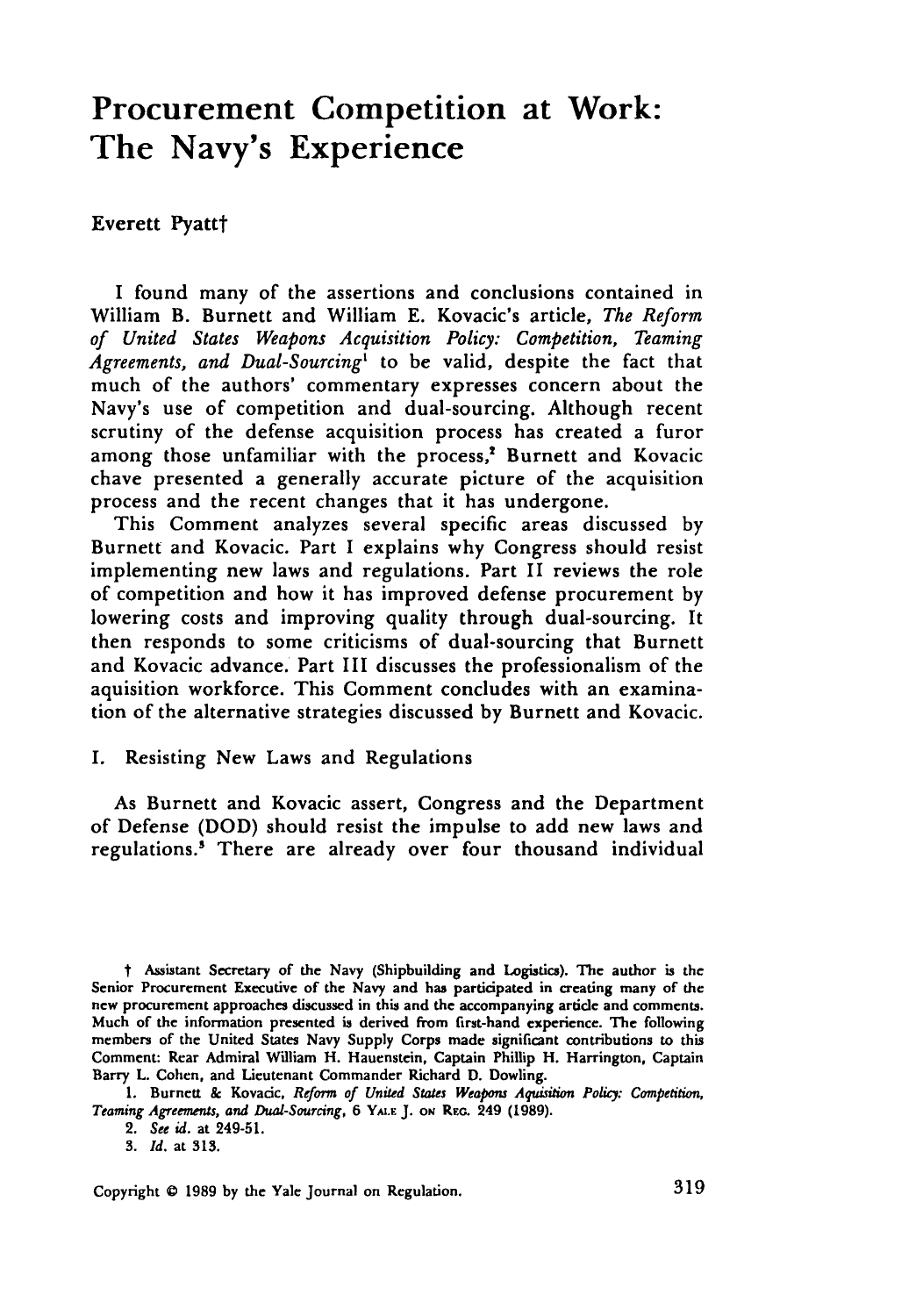statutory provisions that affect the procurement process.' For fiscal year 1989 alone, the National Defense Authorization Act.<sup>5</sup> the DOD Appropriations Act,<sup>6</sup> and the Office of Federal Procurement Policy (OFPP) Act Amendments' contained forty-three new procurement policy and reform provisions.<sup>8</sup> Implementation of new laws is widely believed to have caused an increase in the number of protests filed with the General Accounting Office during the past several years.

Notwithstanding the Navy's most stringent efforts, procurement administrative lead time<sup>9</sup> has grown during this period from 84 to 132 days.<sup>10</sup> This increased lead time unnecessarily delays the delivery of urgently needed systems and their associated logistic support to the fleet. Current regulations necessitated by the new laws are responsible for most of the delay,<sup>11</sup> and new legislation would be only counterproductive. Although there is no question that the acquisition system can be, and is being, improved, the answer to each new procurement horror story is not additional legislation. Those involved in the procurement process need time to absorb and to evaluate recent legislation before embarking on new initiatives.<sup>12</sup>

**II.** Competition

The Competition in Contracting Act (CICA) of 1984<sup>13</sup> is unique among Congress's recent laws concerning the procurement

4. **U.S. OfficE OF** MANAGEME'r & BUDGEr, **MANAGEMENTr OF T11E UNITED STATES GOvERNMENr 88 (1989).**

**5.** Pub. L. No. 100-456, 1988 **U.S. CODE CONG.** & **AoMIN.** NEWS (102 Stat.) **2007.**

**6.** Pub. L. No. 100-463, **1988 U.S.** CODE **CONG.** & **ADMiN. NEWS** (102 Stat.) **2270.**

**7.** Pub. L. No. **100-679, 1988 U.S. CODE** CONG. & **ADmIN.** NEws (102 Stat.) 4055.

**8.** Office of the Assistant Secretary of Defense, Production & Logistics, Selected Procurement Policy Reform Provisions **(1989)** (on file with author).

**9.** Procurement administrative lead time is the time from when a procurement request is received to when a contract is awarded.

**10.** Office of the Naval Supply Systems Command, Data on Administrative Lead Time (1989) (on file with author).

**11.** Originally, two statutes governed most of the procurement system: the Armed Services Procurement Act of 1947, Pub. L. No. 80-413, **62** Stat. 21 (1948) (codified as amended at 10 U.S.C. § 2301 (1982 & Supp. V **1987)),** and the Federal Property and Administrative Services Act of 1949, Pub. L No. **81-152, 63** Stat. **377** (codified as amended at 41 U.S.C. §§ **251-260** (1982 & Supp. V 1987)).

12. See generally U.S. DEP'T OF DEFENSE, REPORT TO CONGRESS ON SIMPLIficATION AND STREAMLINING OF ACQUISTTION PROCEDURES 7-8 (1988).

13. Pub. L. No. 98-369, 1986 U.S. **CODE CONG.** & **ADMIN. NEWS** (98 Stat.) **1175** (codified as amended in scattered sections of **10,** 31 & 41 U.S.C.).

320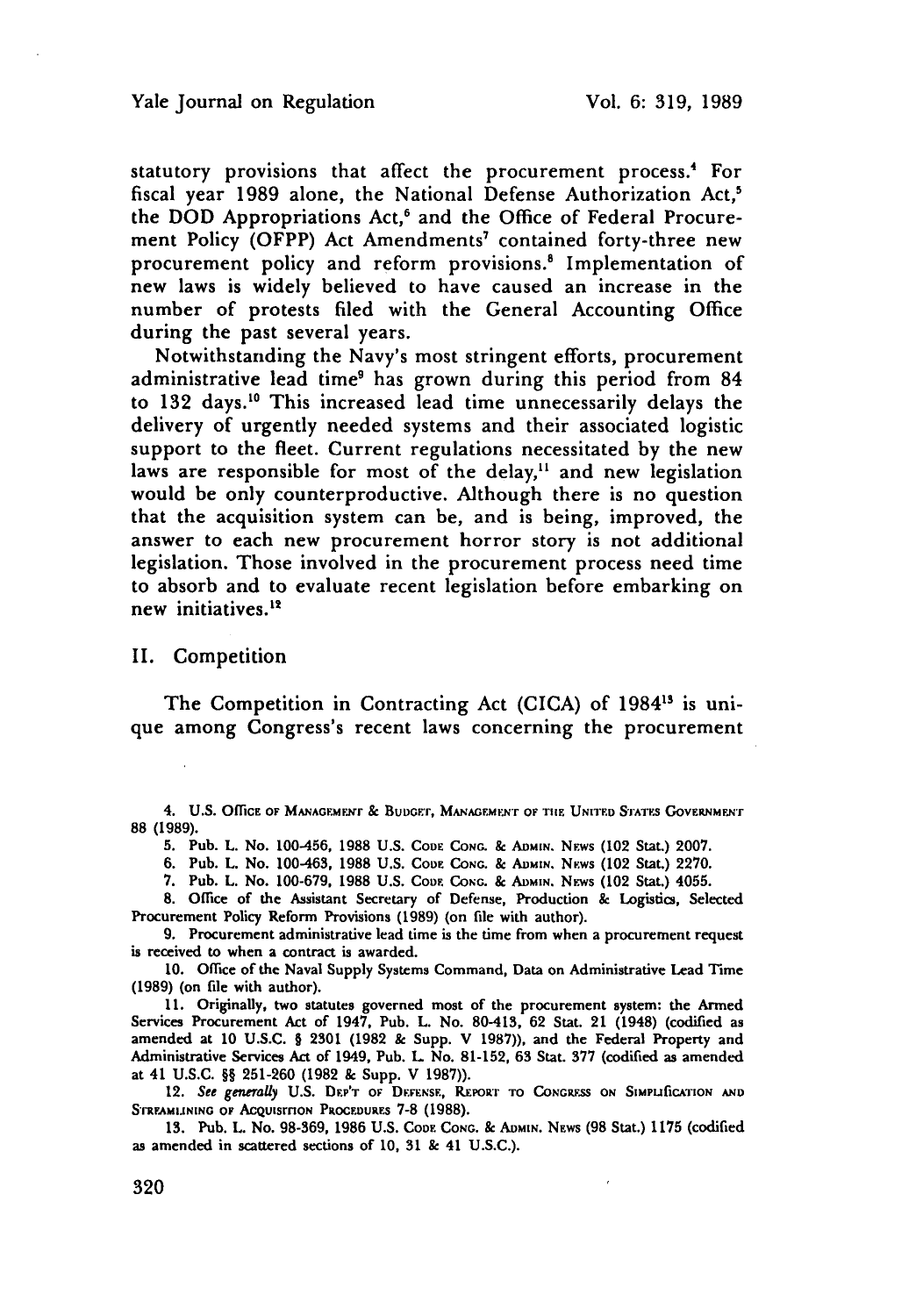process. It has simplified the procurement process by strengthening the statutory basis for competition. Burnett and Kovacic wisely recommend that the government should now "should attempt to refine rivalry-based techniques for purchasing weapon systems and should reduce existing regulatory requirements."<sup>14</sup> The Navy has taken the lead in reducing these regulatory requirements.

For example, the Navy recently stopped requiring cost and pricing data in dual-sourced programs when adequate price competition exists.<sup>15</sup> The benefits of this policy change have been demonstrated through both reduced lead times and lower costs of weapon systems. In 1987, the production contract for the Trident submarine was open to competitive bidding for the first time. Spared the need for costly and time-consuming audits, the Navy completed evaluation and award of the contract in only one month after receiving the proposals. In addition to these significant time and labor savings, the government achieved a cost savings of over \$74 million on three vessels.<sup>16</sup>

In a competitive acquisition, data submissions and audits sim**ply** add to the overall cost and lead time of the acquisition without providing a corresponding benefit.<sup>17</sup> Competition, not administrative paperwork or more audits, has provided the most effective discipline.

#### *A. Cutting Costs Through Competition*

Regulatory measures do little to increase corporate motivation to control costs.18 In fact, because negotiated profits under a regulatory framework are based on costs, management has little incen-

<sup>14.</sup> Burnett & Kovacic, supra note 1, at **256.**

**<sup>15.</sup>** 48 C.F.R. §§ 5215.804-3 (b)(3)(iii), 5252.215-9000(a) (1988) (concerning use of cost or pricing data and cost evaluation when adequate price competition exists).

<sup>16.</sup> FISCAL YEAR 1988 Off. OF THE COMPETTITON ADVOCATE GEN. OF THE NAVY, REPORT TO **CONGRESS II-2 (Dec. 1988) [hereinafter NAVY REPORT TO CONGRESS].** 

<sup>17.</sup> The government pays a high price for the contractor to prepare data to support its price, especially if the data must be certified. The government must also pay for an audit. Both of these reviews require expenditures of time as well as money. These can be reduced if the contracting officer is able to use competition to help contain the contractor's price.

<sup>18.</sup> For example, **10** U.S.C. § 2304 (1982) requires a prime contractor, or any subcontractor, to submit cost or pricing data under certain circumstances, and to certify that, to the best of its knowledge and belief, the cost or pricing data submitted is accurate, current, and complete. We have found these requirements to be burdensome and onerous, and they should **be** employed only when necessary.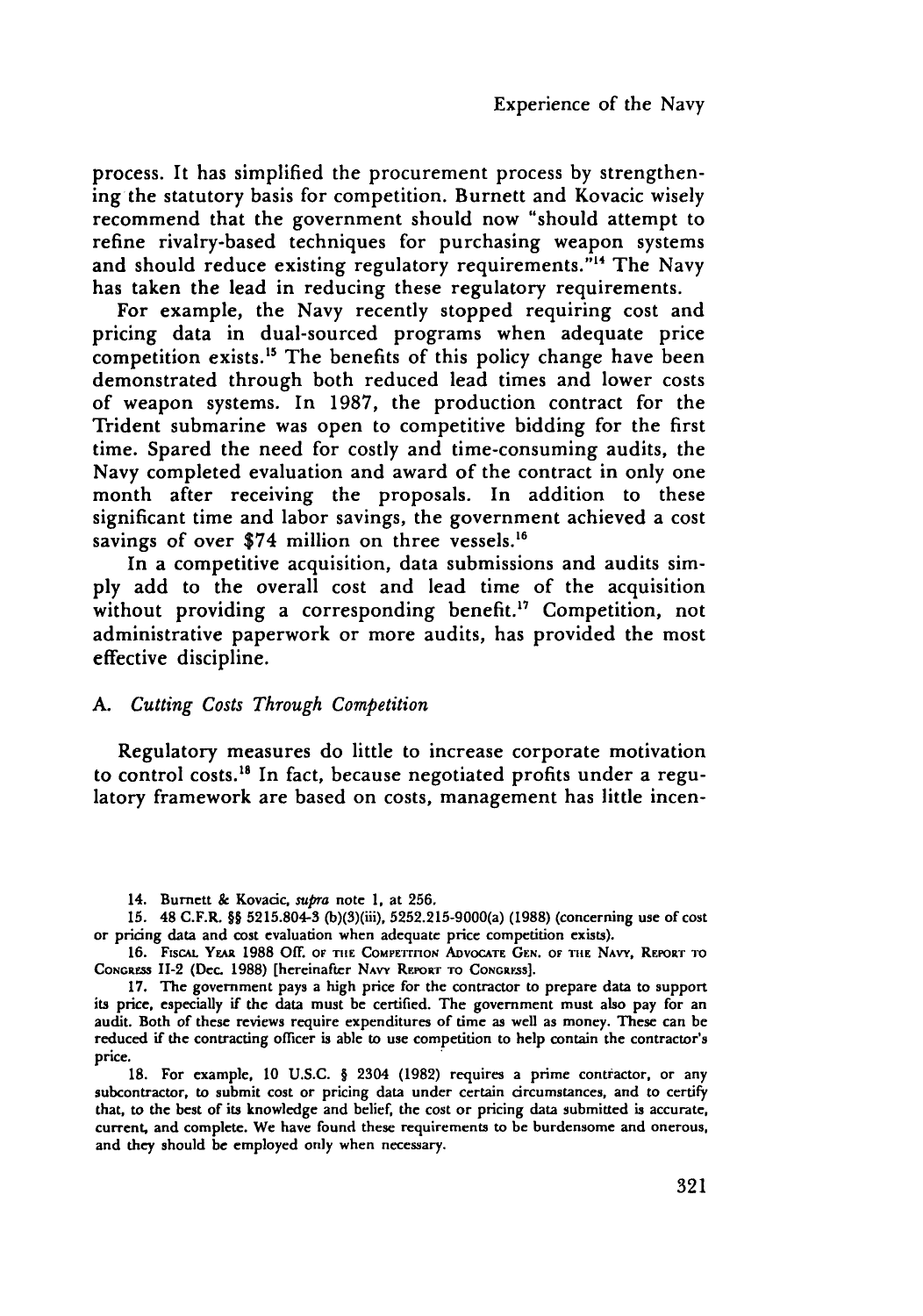tive to control costs. Moreover, rework of rejected material<sup>19</sup> under a regulatory system has been of little concern because it tends to increase costs and thus increases the baseline from which profits are calculated."°

Competition-based contracts have dramatically changed this environment.<sup>21</sup> Instead of looking for ways to maintain prices, contractors now must focus their attention on reducing prices, improving quality, and producing efficiently to maximize profit.<sup>22</sup> Figure 1<sup>23</sup> relates the reduction of prices for the Tomahawk cruise missile program to the introduction of competition for producing it. It shows that competition not only has increased the slope of the manufacturers' cost improvement curve, but also has displaced the curve. $24$  Prior to the introduction of competition, a ninety percent cost improvement curve was expected. After competition between General Dynamics and McDonnell Douglas, the first and second competitive awards continued to follow a ninety percent curve even though fixed costs at the two facilities were being absorbed by the manufacturers. The third competitive award showed more than a twenty percent displacement from historical experience. In addition, awards over the following two years showed an increase in the slope of the cost improvement curve.

**19.** Rework costs are those costs incurred and absorbed **by** the contractor due to faulty work that has been inspected and rejected **by** the government. Quality control experts have shown how rework and scrap losses due to process problems actually drive up the cost of poor quality products. See, e.g., W. DEMING, OUT OF THE CRISIS (1986).

20. Recent changes in the profit policy that were sponsored **by** the Navy have changed this incentive **by** rewarding capital investment rather than cost increases. See **U.S.** DEP'T OF DEFENSE, DEFENSE Acquisition CIRCUIAR 15.902 (1987).

21. The requirement to provide extensive cost or pricing data is waived when the negotiated contract price is based on adequate price competition, established catalog or market prices of commercial items sold in substantial quantities to the general public, prices set by law or regulation, or, in exceptional cases, when the head of the agency determines that the requirements may be waived and states in writing the reasons for such determination. See **10 U.S.C.** § **2306(0(2) (1982).** One of the advantages of using competition to determine prices is that it allows the market **to** set prices rather than resorting to the collection and detailed analysis of contractor-generated cost data.

22. In addition to private-private competitive benefits, the Navy has experienced similar benefits from competition between private and public sector facilities as well.

**23.** Naval Center for Cost Analysis, Analysis of Competitive Procurement of Selected Navy Weapon Systems, Tab 4 (Jan. 3, **1988)** (unpublished government study) (on file with author) [hereinafter Analysis of Procurement].

24. **A** cost improvement curve is obtained **by** plotting all costs associated with production against the units produced. Slope is determined by taking the dollar amount of savings obtained each time the quantity produced doubles, and subtracting this amount from the previous cost. For example, an **80%** cost improvement curve results when the savings between the 20th and the 40th item are 20%. The term "displacement" **means a** drop in the curve completely independent from expected cost improvement.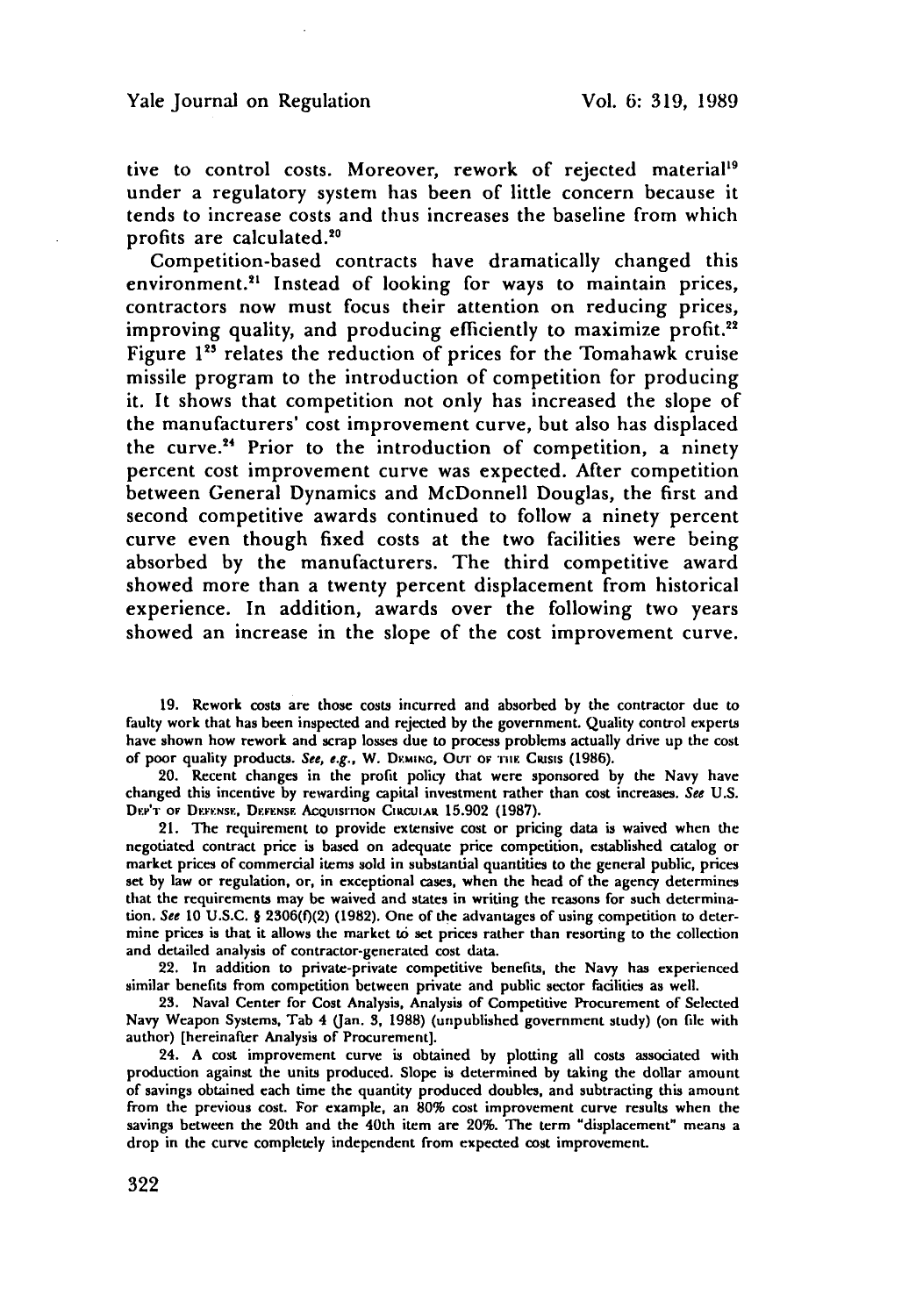As a result of these changes, the Navy expects a cumulative savings of **\$500** million over the life of the Tomahawk missile program.<sup>25</sup>

# Figure **1**



**Fiscal Year**

#### **25.** See **Analysis of** Procurement, supra **note 23. at Tab** 4.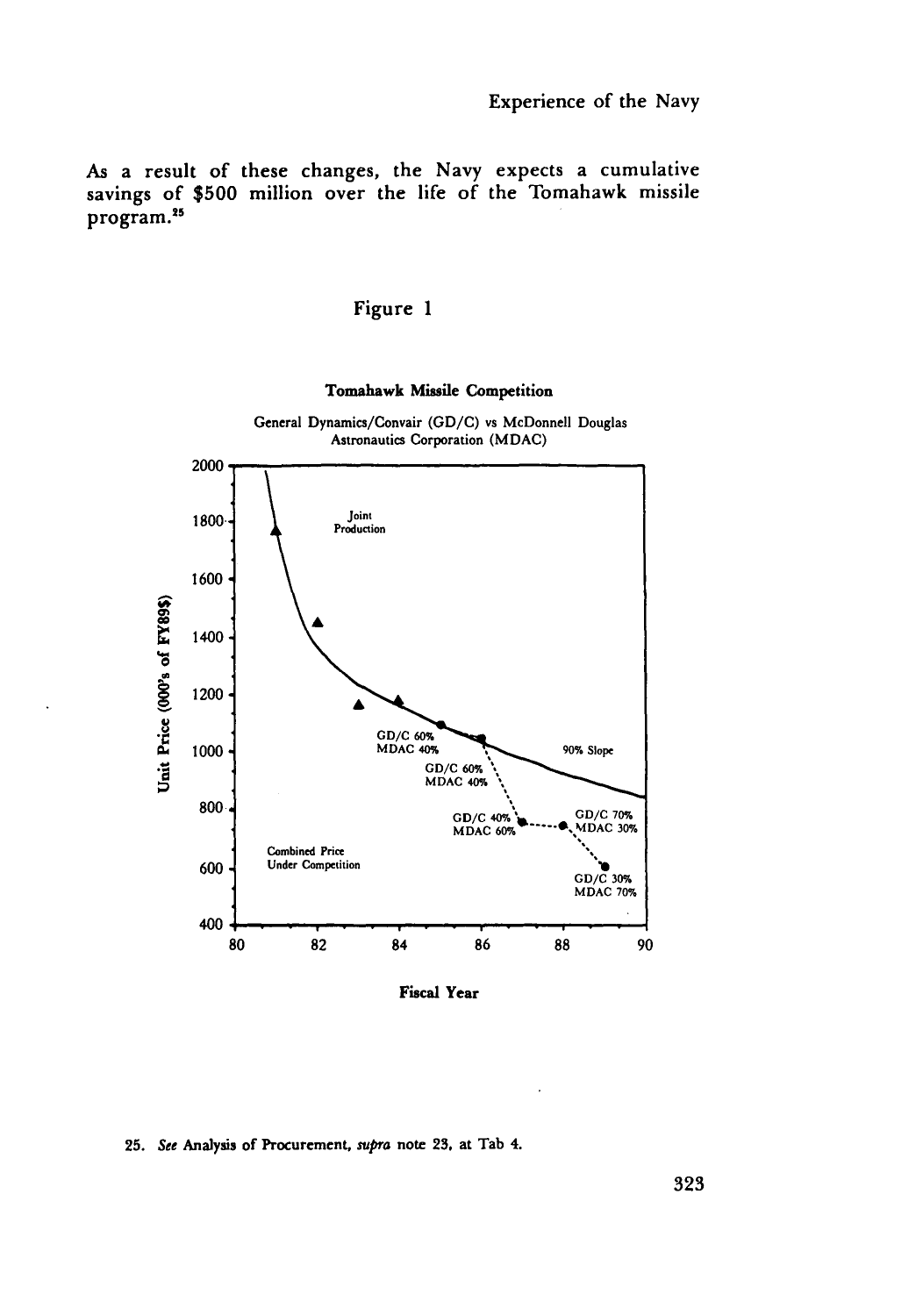Burnett and Kovacic express concern that contractors may opt to bid a losing strategy.<sup>26</sup> This fear has proven unfounded in practice. It appears that contractors' desire to win a substantial portion of a weapons production award is greater than any tendency to exploit the competitive structure with a bid-to-lose approach. While the potential for gaming can never be eliminated, the procurement structure should be designed to avoid it whenever possible. The possibility of an all-or-nothing split in the award of dual-sourced contracts can discourage any losing strategy. Furthermore, if the Navy suspects that one offeror is using a loser strategy, it can refuse to award that portion of the contract to the offeror unless the price is determined to be fair and reasonable. This may require negotiating with the loser as if on a sole-source basis (with all its pitfalls) to bring the price into line. However, the existence of another source strengthens the government's hand in comparison to that which it holds in a true sole-source negotiation.

Cost reductions similar to those experienced in the Tomahawk program have occurred in every other program that the Navy has dual-sourced, whether those programs involve high rates of production, as with missiles, or low rates of production, as with the cruiser program." Head-to-head competitions were conducted for the purchases of the AEGIS Cruiser during the period from 1984 to 1988. We estimate that gross savings from competition will exceed \$1.8 billion-more than enough to cover the cost of establishing the second source and any additional administrative costs. Even in a low-quantity program such as shipbuilding, dualsourcing provides cost reductions that are not available under sole-sourcing. Contrary to the authors' assertions,<sup>28</sup> there is no reason to believe that similar savings will not result from the competition for the Advanced Tactical Aircraft (ATA) or the V-22 Tilt-rotor (Osprey) aircraft. Competition causes contractors to cut costs through more efficient production methods to improve

**28.** Burnett & Kovacic, supra note **1,** at **292-93.**

**<sup>26.</sup> See** Burnett **&** Kovacic, supra note **1,** at **287-89. A** losing strategy is one where a contractor is willing to lose in a dual-source competition when guaranteed the loser's percentage of the production total. For example, the contractor might decide that it is better to bid a higher price, and thereby receive a "loser's" **30%** share of the production total, rather than bid a lower price for the **70%** share of production.

**<sup>27.</sup>** See, e.g., Analysis of Procurement, supra note **23** (providing examples of cost savings achieved through dual-sourcing). Cf. NAVY REPORT TO CONGRESS, supra note 16, at II-3, IH-7 (providing examples of savings achieved through more widely used "full and open" competitive procedures).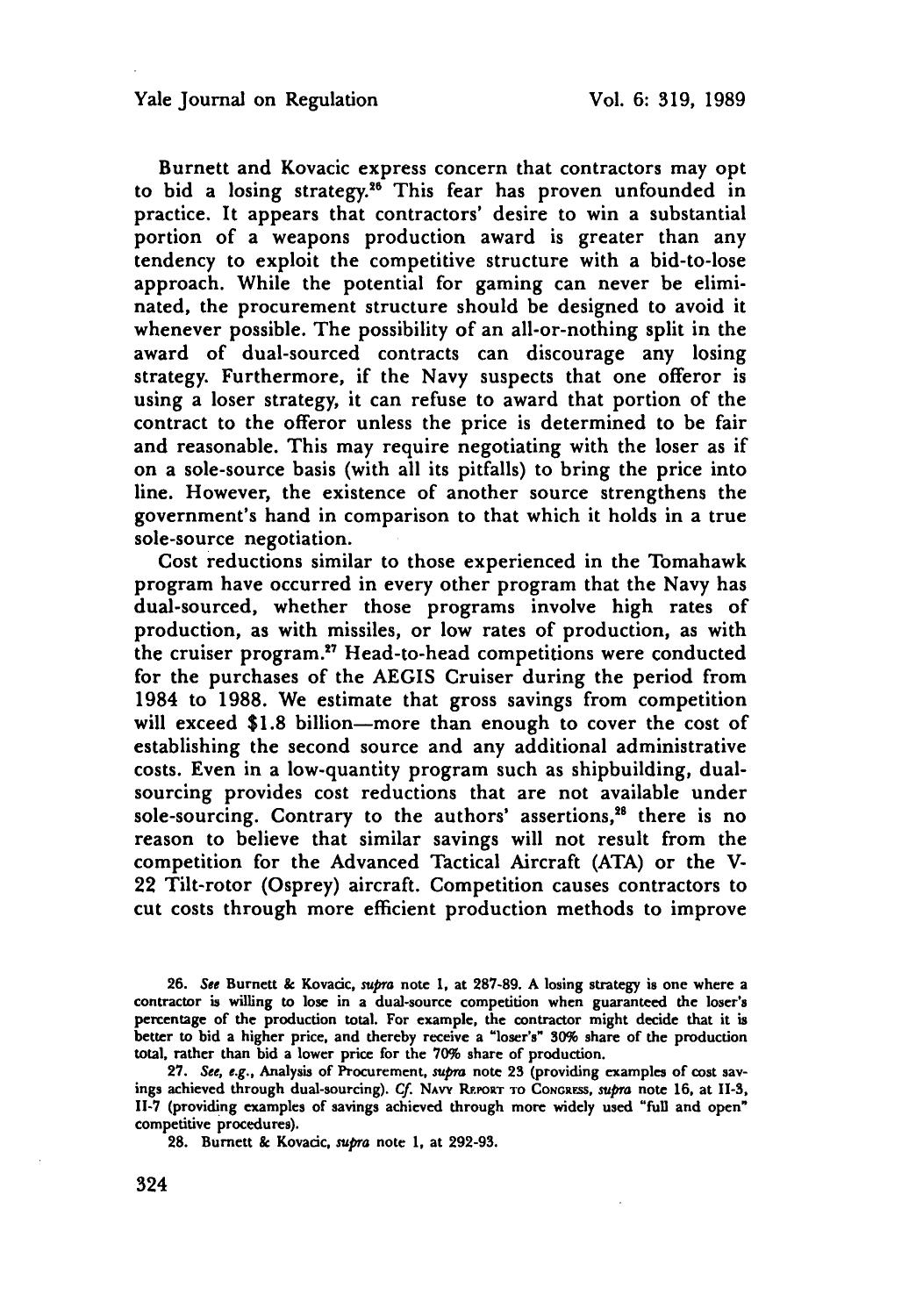quality. This results in savings regardless of the weapon system's complexity or production quantities. Table **1"** shows the savings achieved through competitive production of various military hardware.

| ١١<br>ı<br>Ω<br>۰. |  |
|--------------------|--|
|--------------------|--|

Savings from Competition Involving Major Weapons Systems

| Weapon<br>System             | Annual<br>Production<br>Rate | Sole-<br>Source<br>$Cost ($ \$M $)$ | Second<br>Source<br>$Start-up$<br>Cost (\$M) | Dual-<br>Source<br>Savings (\$M) |
|------------------------------|------------------------------|-------------------------------------|----------------------------------------------|----------------------------------|
| Standard<br>Missile          | 1,500                        | \$2,270                             | \$110.0                                      | \$420                            |
| Standard<br>Missile Motor    | 1,500                        | 710                                 | 2.5                                          | 170                              |
| Tomahawk                     | 400                          | 3,720                               | 88.0                                         | 550                              |
| Cruisers                     | 5                            | 9,800                               | 110.0                                        | 1,810                            |
| Landing Ships                | 2                            | 1,390                               | 5.2                                          | 390                              |
| <b>Oilers</b>                | $\overline{2}$               | 1,870                               | 47.0                                         | 140                              |
| Air Cushion<br>Landing Craft | 12                           | 1,820                               | ۰                                            | 90                               |
| Missile Laun-<br>chers       | 12                           | 1,830                               | 9.3                                          | 290                              |

**0** Start-up costs not separately identified

# B. *Improving Quality Through Competition*

Competition has also improved product quality. For example, rejection rates for "all-up-round"<sup>30</sup> production of the Tomahawk

<sup>29.</sup> See generaUy Analysis of Procurement, supra note **23.**

**<sup>30.</sup>** "All-up-round" missiles are purchased **by** the Navy from an integrator who takes responsibility for the components as well as final assembly of the missile.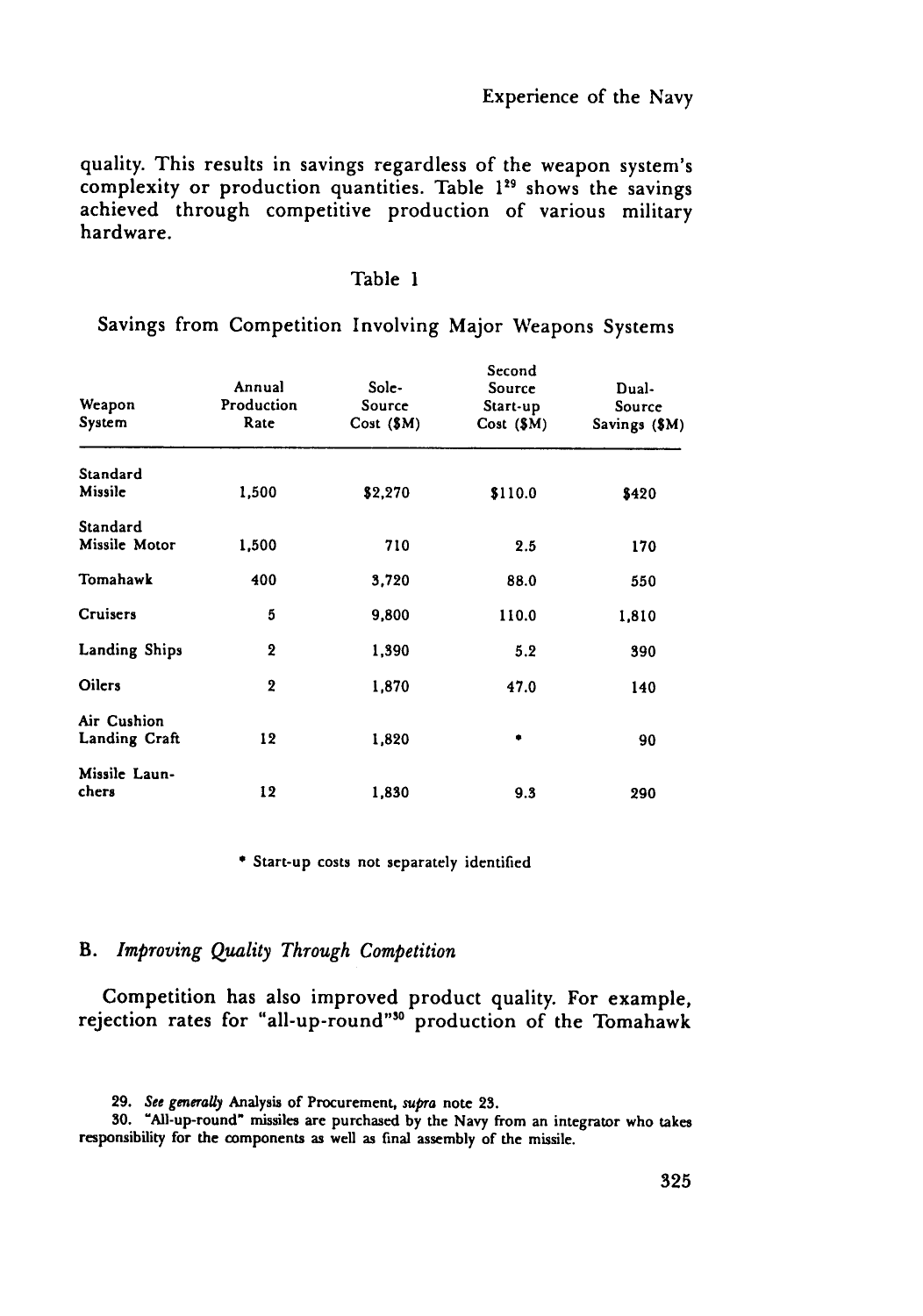cruise missile have declined steadily since the introduction of a second source. Another indication of improved quality is the decrease in rework costs in ship repair. These two examples, which are typical of the Navy's experience with competition, show that competition forces contractors to improve their quality and to reduce rework costs by doing the job correctly the first time.<sup>31</sup>

An additional benefit of competition has been to avoid the contraction of our national production base that would have occurred without dual-sourcing. Spreading production among several companies helps to ensure a solid industrial base for future peacetime development, as well as a production base for weapons should a mobilization effort become necessary. Although this contribution to the national defense posture cannot be quantified, it is obviously significant.

# *C. Response to Criticism of Dual-Sourcing*

Burnett and Kovacic discuss what are perceived to be shortcomings of dual-sourcing. They claim that dual-sourcing requires increased capital expenditures that exceed the benefits of competition.<sup>32</sup> Costs of technology transfer, tooling, and administrative support, however, are usually small compared to total program life cycle costs, even for programs of short duration. These costs represent approximately three percent of the total funds in any program." Tooling is the largest portion of this cost, but my experience has been that tooling of a second source is usually only half as expensive as tooling of the original source.

Burnett and Kovacic contend that overall costs of contract administration increase with the addition of another contractor.<sup>34</sup> This is not true. Savings attributable to reduced sole-source haggling are almost equal to increases required by the coordination of two sources.

The authors' concern that companies will cut research and development efforts to avoid transferring technical expertise to

**31.** Vice Admiral **G.** Davis, Jr., Remarks at the Third Annual Navy Competition Advocate Symposium **11** (Nov. 4. **1987)** (on file with author).

**32.** Burnett **&** Kovacic, supra note **1,** at **287.**

**33.** This **3%** is an average of eight dual-source programs with various years of production remaining. It is derived **by** dividing the cost for starting a second source **by** the value of the program remaining under a sole-source procurement. Annual production rate is the number of units of a weapon system produced per year.

34. Burnett **&** Kovacic, supra note **1,** at **287.**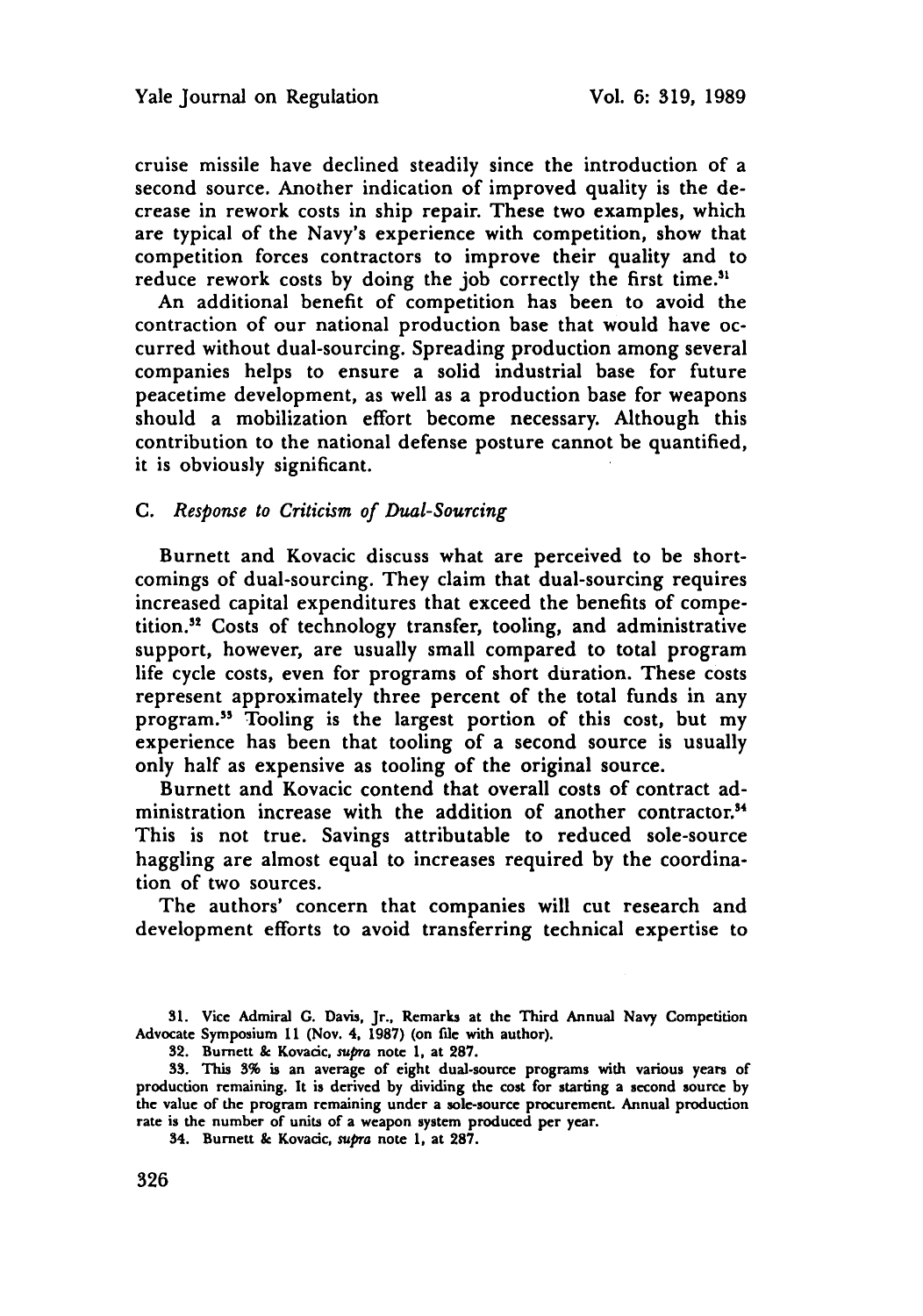their competitors<sup>35</sup> is also unfounded. Because technological advances can result in savings, companies have not shown a willingness to give up their technological capabilities. Moreover, competition in the early phases of a program is focused more on technical issues than on price. Failure to maintain a technical edge could cause a supplier to lose the ability to participate in the program. I have not seen any evidence to support the concern raised by the authors.

I do not agree with Burnett and Kovacic's conclusion that teaming should be discouraged in future dual-source programs **. <sup>6</sup>** Teaming to improve the ability of an offeror to participate in a major acquisition is not a new concept. Although it has not been tested as much as other forms of dual-sourcing, it can bring true competition into a program at its inception and maintain it throughout production.

Burnett and Kovacic decry the teaming experience of Northrop and McDonnell Douglas on the F/A-18." The basic issue in that dispute concerned the companies' respective market shares of non-Navy sales; it did not concern a relationship with the Navy. Although this was a very real problem for these companies, it is always dangerous to generalize from a specific instance as the authors have done. Presumably, the lessons learned will not be lost on these companies or the rest of the defense industry. Until we have more experience with teaming and the defense industry's adjustment to it, it is premature to seek advice from the Federal Trade Commission or the Department of Justice, as suggested by the authors.<sup>38</sup>

Burnett and Kovacic correctly point out that fewer new weapons programs are likely to be started in the future.<sup>39</sup> This is due to the need to meet the defense objectives of the country in the most cost-effective manner. We can no longer afford the luxury of developing weapon systems to meet a narrow range of threats. Instead, we must develop the capability for a flexible response through a single system. The delivery platform, whether it is a DDG-51 class destroyer, ATA, ATF, B-2, or LHX must be designed within these parameters. It is only through teaming that

35. *Id.* at 286-87. 36. *Id.* at 279-81. 37. *Id.* at 276-78. 38. *Id.* at 307-10. 39. *Id.* at 273.

327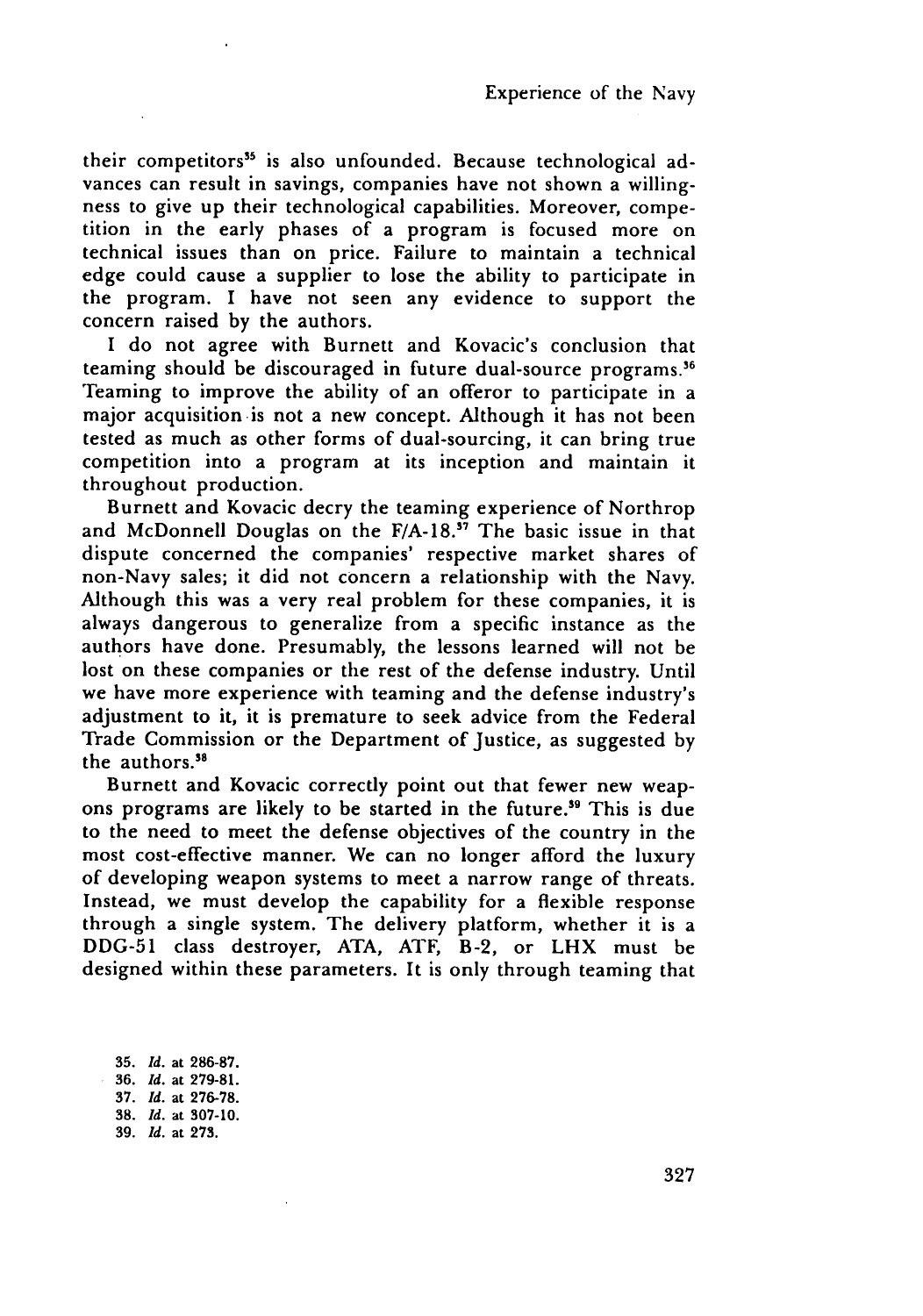the defense industry realistically can develop the increasingly flexible weapon systems that the armed forces require.

III. The Professionalism of the Weapons Aquisition Workforce

Burnett and Kovacic correctly identify the training and competency of the workforce as keys to the successful implementation of competition. However, their blanket assertion that contractor employees are "better trained, better paid, more experienced and more highly motivated than their government counterparts,"40 grossly oversimplifies the different roles that government and contractor employees play in military procurement. The armed forces are hampered in ways that private industry is not burdened. First, labyrinthine laws and regulations govern DOD acquisitions. Second, full and open competition is the law. Third, minority business goals and small business set-asides are routine in many areas. Fourth, preference for products made in the United States and concerns over the balance of payments influence source selection. Finally, annual appropriations prevent long-term commitments. Although these requirements serve valuable purposes, they create an environment for the public sector buyer that is markedly different from that of the private employee.

Because well-trained professionals add tremendously to the chances for conducting successful acquisition, DOD has long required a wide array of training to maintain its standards.<sup>41</sup> Recently, DOD raised the standards for its entry level acquisition personnel by requiring a minimum standard of business-related, college-level courses for those interested in a career in military contracting.<sup>42</sup> In addition, the Navy has experimented with special programs to improve the contracting specialists' professional status.<sup>43</sup> Developing these and additional programs should ensure that the government has the best trained, most experienced, and most professional career contracting work force possible.

41. **U.S. DEP'T OF DEFENSE, DOD** CrvUnA **CARF.R PROGRAM** FOR **CoNrRAcrING AND AcQUISrnON PERSONNEL (Dec. 1982) (DOD** 1430.10-M-1) (on **file** with author).

42. **U.S. OffiCE or PERSONNEL MANAGEMENT, MEMORANDUM FOR DIRECFRoS OF PERSONNEL, QUALIfICATION STANDARD FOR TWO-GRADE INTERVAL ADMINISTRATIVE, MANAGEMENT, AND SPECIALIST POSITIONS** (Aug. **10, 1988)** (on file with author).

**43.** See, e.g., **PRasiDENT's BLUE RIBBON COMMISSION ON DEFENSE** MANAGEMENT, **A QUEST FOR EXC.LLENCE-FINA. REPORT TO THE PRFsIDEtr,** Appendix J (1986) (describing alternative **personnel program at** China Lake, Cal.).

<sup>40.</sup> *Id.* at 306.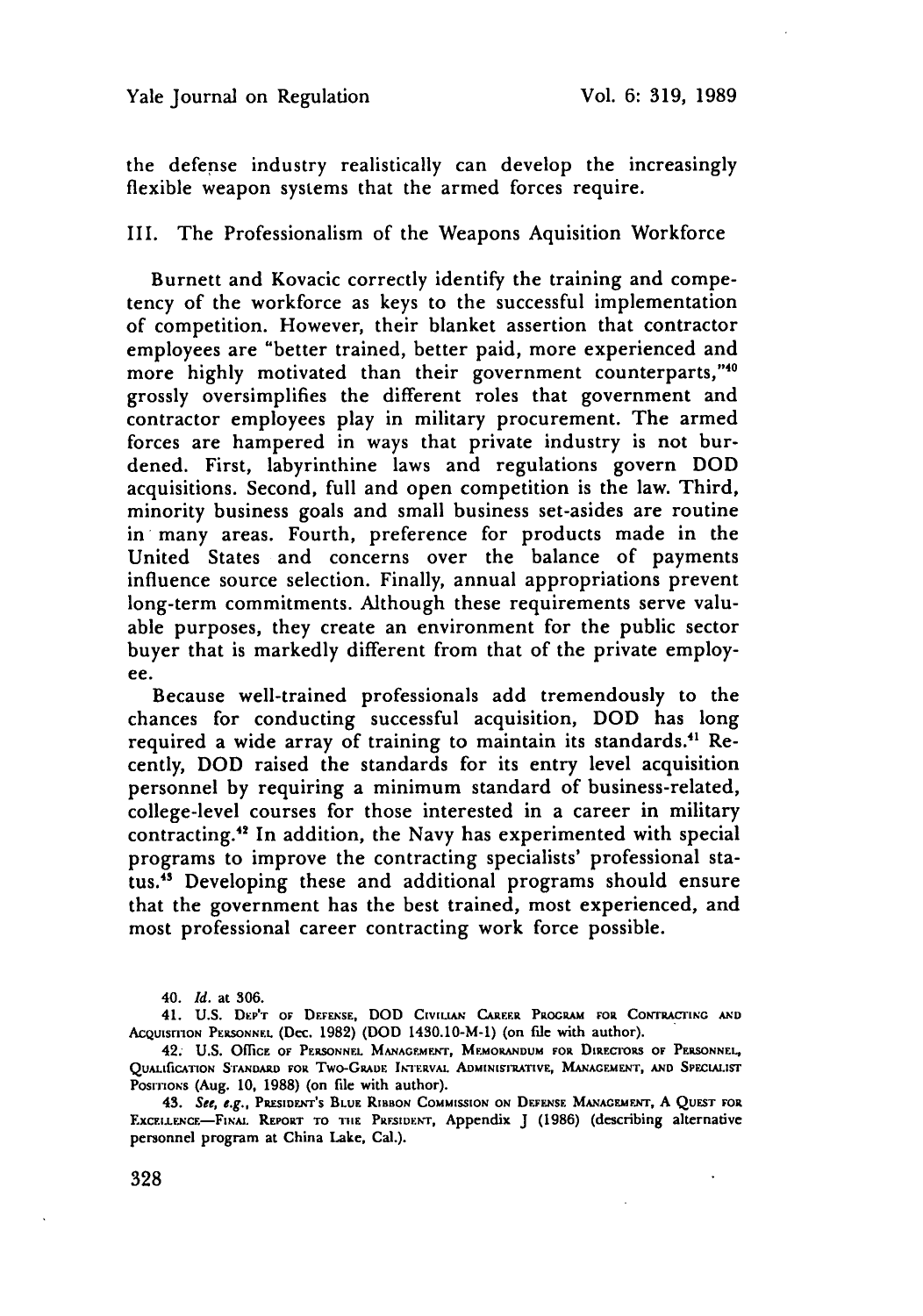Notwithstanding higher salaries within the private sector, the Navy's acquisition team is composed of extremely dedicated, motivated, and capable personnel. Many of our employees turn to government service out of a desire to serve their country. Private industry's interest in hiring the Navy's acquisition personnel is itself evidence of the Navy's success in recruiting and training qualified employees. Although some valued employees are eventually lost to industry, employee turnover is expected in every business. It would cause far greater concern if none of the Navy's contracting personnel ever received an offer from the private sector. It is simply wrong to assume that the public sector loses its best and brightest to industry; we retain our appropriate share.

## IV. Recommendations

Although Burnett and Kovacic support dual-sourcing and agree that the regulatory process has failed to produce adequate results, the authors recommend several alternatives to dual-sourced production. Some are valuable and could make significant contributions to the Navy's goals of low-cost, high-quality military hardware, but some are not as useful as the authors suggest.

First, funding research and development capability directly<sup>44</sup> does little, if anything, to provide a competitive production base. The current system of setting ceilings on independent research and development is not perfect, but it does attempt to match research with need, something that the authors' suggested improvement does not do. Therefore, the current system of monitoring independent research and development should be retained.

Second, upgrading existing systems<sup>45</sup> is a sound concept that the Navy actively pursues. For example, the USS Coral Sea and USS Midway are World War II vintage aircraft carriers that continue to serve as deploying carriers. Through prudent upgrades of their entire range of capabilities, these carriers continue to be effective platforms from which the Navy can launch its most modern aircraft. Likewise, the Sidewinder missile, which was developed in the 1950s, continues to be an effective weapon due to a continuing series of improvements. The A-6 and F-14 also have been upgraded to extend their useful lives and give them the

<sup>44.</sup> Burnett & Kovadc, supra note **1,** at **299-300.**

<sup>45.</sup> *Id.* at **297.**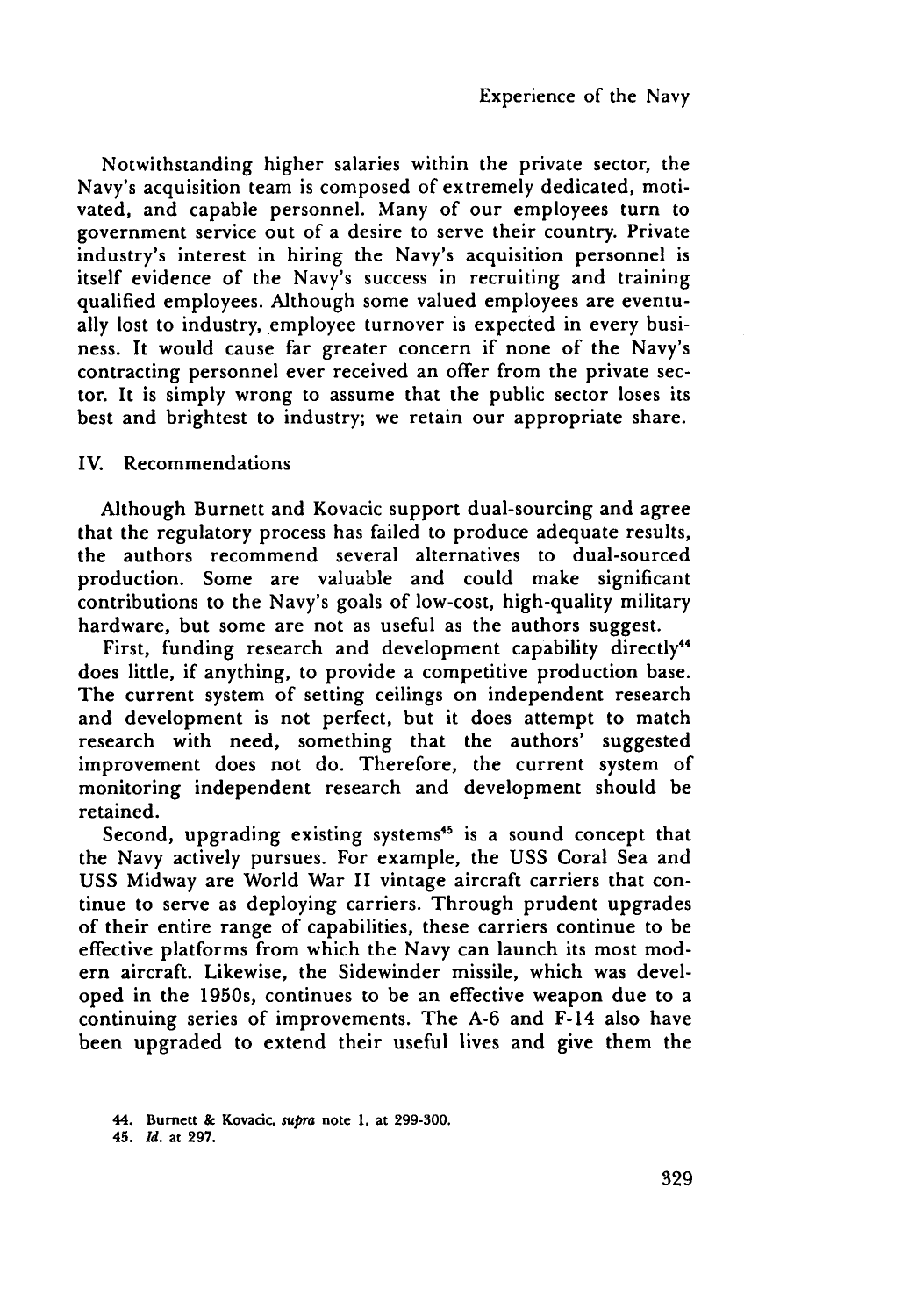capability to meet current threats. However, as is true with most weapon systems regardless of how they were developed, there will come a time when the threat will outpace the upgrade and demand an ATA, B-2, or SSN-21.

Third, employing close substitutes<sup>46</sup> can sometimes enhance competition, but such instances are rare. This is especially true for major weapon systems. The case of the F/A-18 and F-14/A-6 tradeoff cited by the authors is unique.<sup>47</sup> Normally, weapon systems do not have sufficient overlap in mission capability to allow one to be substituted for another. The Navy continues to look for opportunities to substitute, but can rarely find them, even across service lines. An F-16 cannot land on an aircraft carrier and still be an F-16.

The Navy has had considerable success, however, in using near substitutes outside the major weapon systems arena. By specifying minimum salient characteristics, the Navy has found new vendors using brand name or equal solicitations. The increased emphasis on nondevelopmental items allows movement away from militarized specification to commercial equivalents. In this area of acquisition, Burnett-and Kovacic's advocacy of substitutes meshes with Navy practice being used on a daily basis throughout the procurement system.

Fourth, increased recourse to foreign suppliers<sup>48</sup> is an option when foreign suppliers can meet the Navy's needs. One example is the MHC-51 Coastal Minehunter. This acquisition represents a leap in technology from a wooden hull to a fiberglass hull that had its origin in the Italian Lerici design. Another foreign item is the Penguin missile from Norway, which eliminated the need to develop a U.S. look-alike missile. Similarly, the Kfir aircraft from Israel fulfills a particular need in the Navy's pilot training program. These three examples are typical of the Navy's efforts to look worldwide to satisfy its military needs.

Finally, greater use of government research and development<sup>49</sup> seems inappropriate in a discussion of production competition. There is no need to increase government research and developent beyond current levels of funding. The private sector has the brainpower, resources, and incentives to accomplish most research

46. *Id.* at 297-98. 47. *Id.* 48. *Id.* at 298-99. 49. *Id.* at 299-300.